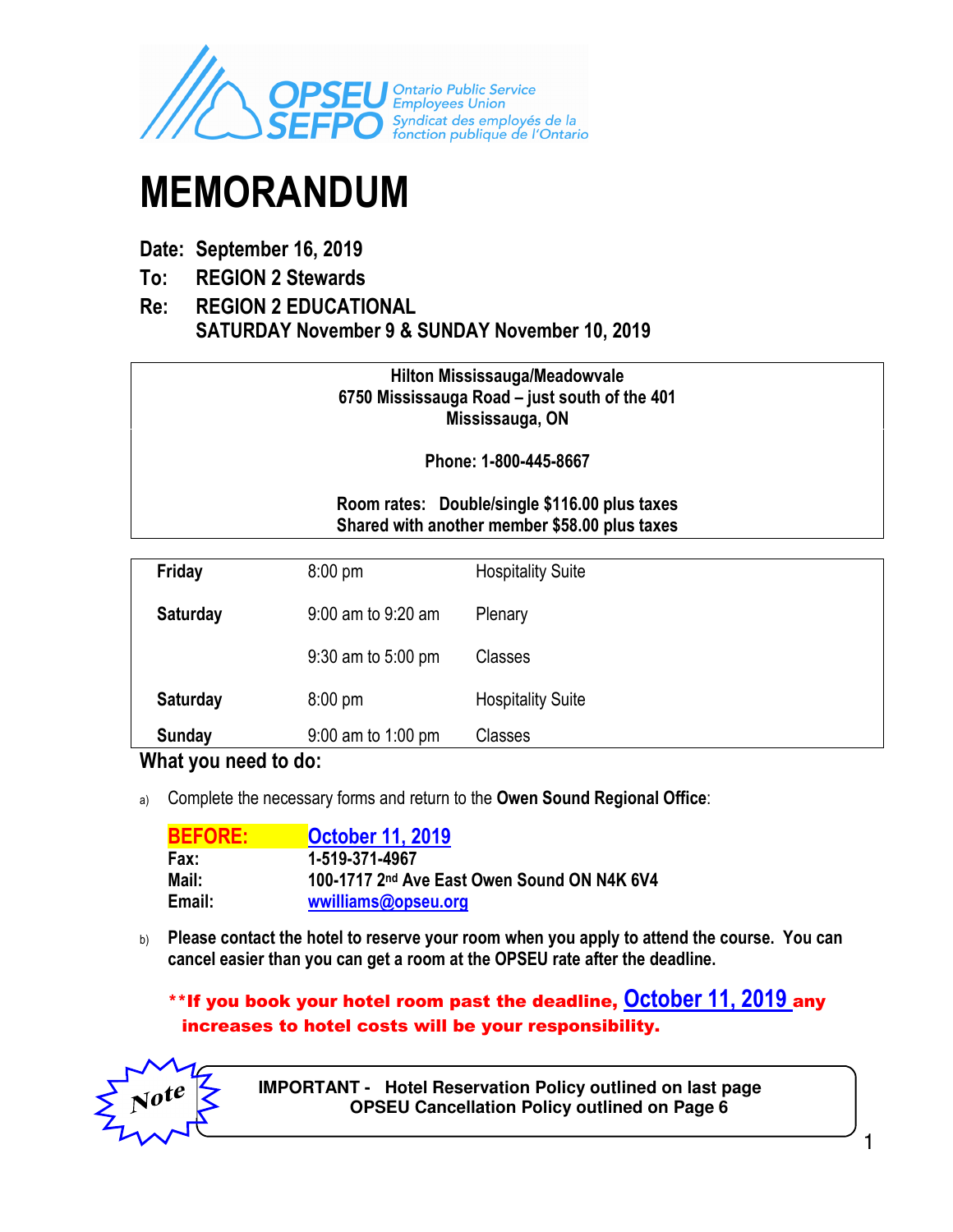## REGION 2 EDUCATIONAL Attendance Form

# **November 9 & 10, 2019**

(Page 1 of 2)

| Secure email address  |                                                                                                                                                                                                                                                                                                                             |  |  |
|-----------------------|-----------------------------------------------------------------------------------------------------------------------------------------------------------------------------------------------------------------------------------------------------------------------------------------------------------------------------|--|--|
|                       | (Please print clearly Thank you)                                                                                                                                                                                                                                                                                            |  |  |
|                       | Course Selection: Please rank choices (1 <sup>st</sup> , 2 <sup>nd</sup> , 3 <sup>rd</sup> , etc.)<br>*** First choices will be granted on a first come first serve basis, otherwise<br>your 2 <sup>nd, 3rd</sup> etc. choice will be offered.                                                                              |  |  |
|                       | DUTY TO ACCOMMODATE 2: MAKING ACCOMMODATION WORK                                                                                                                                                                                                                                                                            |  |  |
|                       | <b>HEALTH &amp; SAFETY: LEVEL THREE</b>                                                                                                                                                                                                                                                                                     |  |  |
|                       | "REVISED" HUMAN RIGHTS, UNION RIGHTS AND GLOBAL SOLIDARITY                                                                                                                                                                                                                                                                  |  |  |
|                       | STEWARDS 1: MAKING A DIFFERENCE IN THE WORKPLACE                                                                                                                                                                                                                                                                            |  |  |
|                       | STEWARDS 3: DEALING WITH DISCIPLINE                                                                                                                                                                                                                                                                                         |  |  |
|                       | <b>TAKING ACTION ON WORKPLACE STRESS</b>                                                                                                                                                                                                                                                                                    |  |  |
|                       | WOMEN IN ACTIVISM: STAYING CONNECTED                                                                                                                                                                                                                                                                                        |  |  |
| <b>Advance:</b><br>1. | <b>Accounting Purposes:</b><br>• Accommodation: will be required for the night(s) of: Friday ________ Saturday _<br>Accommodation rates: Single \$116.00<br>Double/(Spouse) \$116.00<br><b>Twin/(Shared) \$58.00</b><br>Advance Approval: If Advance is requested - must include written approval of Local Officer (below). |  |  |
|                       | Local Executive Officer Name & Signature<br>Position                                                                                                                                                                                                                                                                        |  |  |
| 2.                    | Advance Request Form: Advance requests must be submitted on new Advance Request Form<br>(fillable form attached)                                                                                                                                                                                                            |  |  |
| 3.                    | Family/Attendant Care Claim Form must be submitted on new Family/Attendant Care Claim Form                                                                                                                                                                                                                                  |  |  |

#### Other forms attached:

 $\Box$  Child care  $\Box$  Family/Attendant Care Claim Form  $\Box$  Human Rights Accommodation Request  $\Box$  Advance Request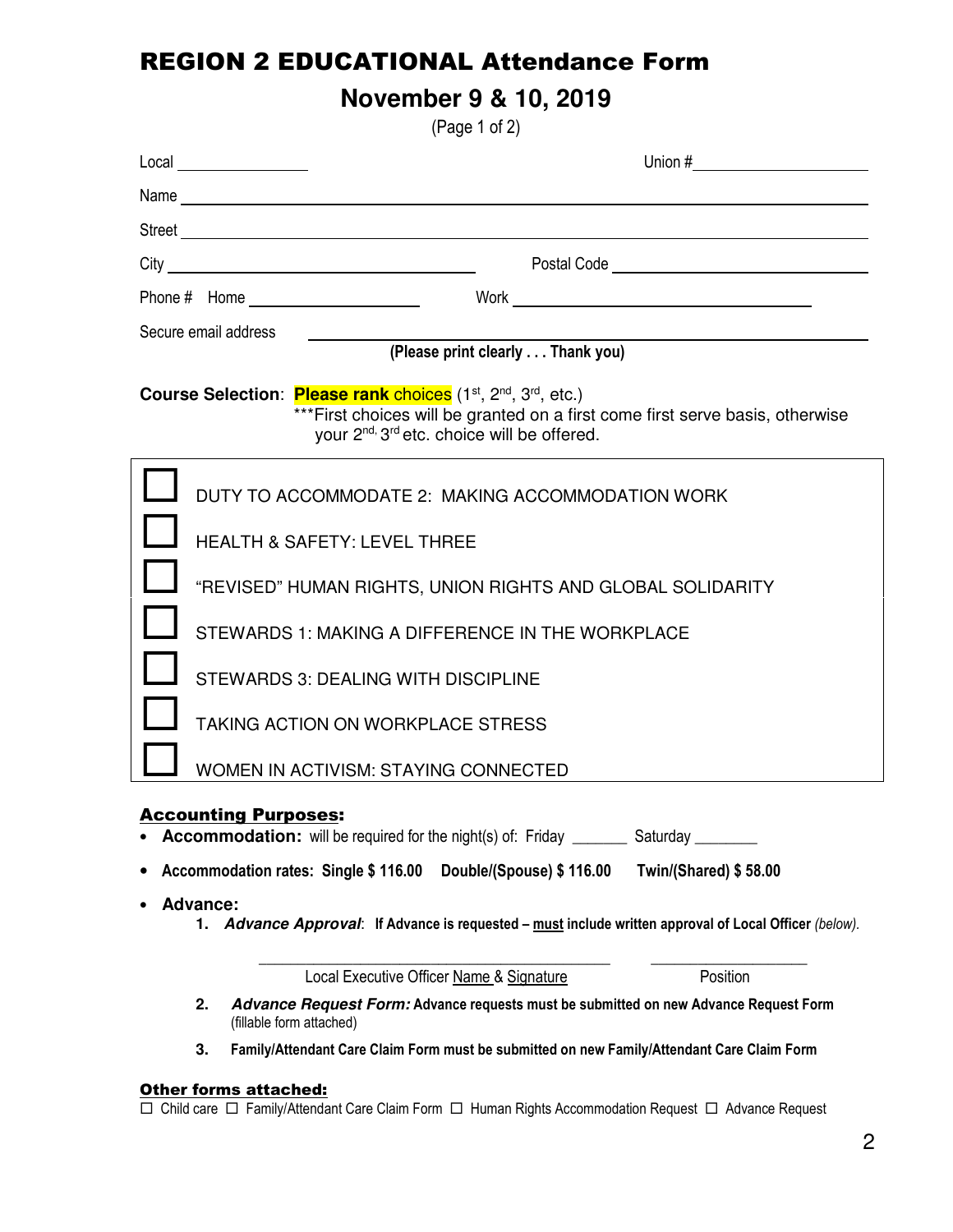# REGION 2 EDUCATIONAL ATTENDANCE FORM

**November 9 & 10, 2019**  (Page 2 of 2)

## Lost Wages: **LOST WAGES WILL NOT BE PAID**

NAME: LOCAL:

Current position within your Local:

Positions /activities previously accomplished in your Local:

How will your participation in this regional program enable you to become more effective as a workplace representative for your members?

OPSEU is committed to achieving equitable participation of designated group members in its education programs. The indication of your designated group status on this application will assist us in assessing our progress in reaching this goal. Do you identify with one or more of the following?

| $\Box$ Indigenous                                                                                       | $\Box$ Person with a Disability | $\Box$ Racialized                  | $\square$ Woman |  |
|---------------------------------------------------------------------------------------------------------|---------------------------------|------------------------------------|-----------------|--|
| $\Box$ Francophone                                                                                      | □ *TBLGIAPQQ2S                  | $\Box$ Young Worker (under age 35) |                 |  |
| * trans, bisexual, lesbian, gay, intersex, asexual, pansexual, queer, questioning, two-spirited members |                                 |                                    |                 |  |
|                                                                                                         |                                 |                                    |                 |  |

| How to submit your application: |                                                   |  |  |
|---------------------------------|---------------------------------------------------|--|--|
| Fax:                            | 1-519-371-4937                                    |  |  |
| Email:                          | wwilliams@opseu.org                               |  |  |
| Mail:                           | OPSEU 100-1717 2nd Ave East Owen Sound ON N4K 6V4 |  |  |
| <b>DEADLINE:</b>                | <b>October 11, 2019</b>                           |  |  |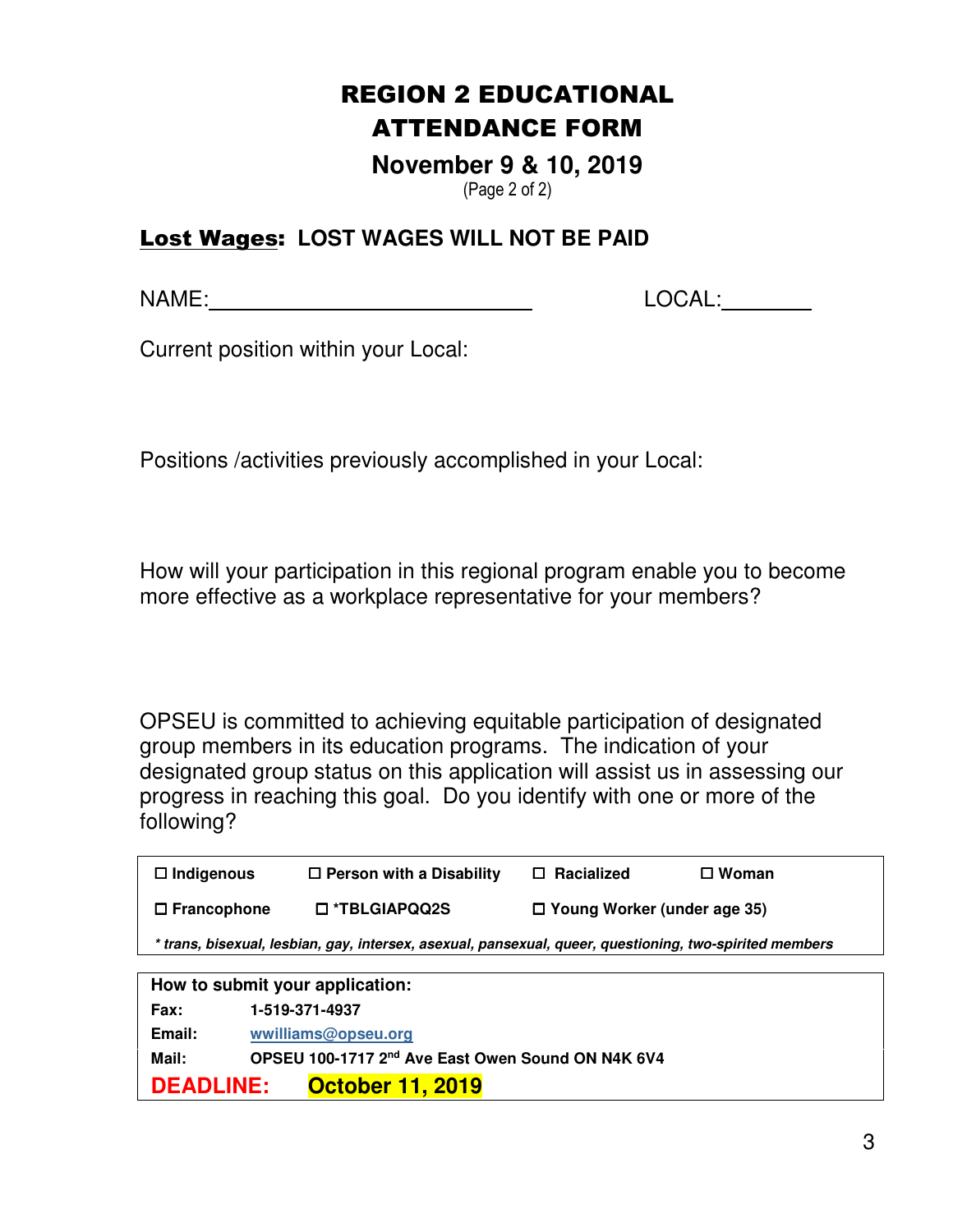## REGION 2 EDUCATIONAL November 9 & 10, 2019

## DUTY TO ACCOMMODATE 2: MAKING ACCOMMODATION WORK

Does your employer balk at providing proper accommodations? Has your employer challenged the medical information the member has provided? Is the employer asking members for independent medical exams? Do you hear grumblings from co-workers about the number of accommodations in the workplace?

Building on the skills and information in the first course, "Duty to Accommodate: A tool for inclusive workplaces", Making Accommodation Work: Duty to Accommodate 2 examines the challenges of supporting a worker in need of an accommodation. This course investigates strategies and skills for gathering information, challenging employer tactics used to prevent accommodations, developing a fair accommodation plan, and communicating with co-workers to build more workplace solidarity.

While the course focuses mainly on the practical aspects of accommodation due to disability, many of the issues such as collective agreement language, attendance management programs, co-worker resentment apply to accommodation based on sex and family status as well.

Note: Due to the volume of information about Duty to Accommodate, it is strongly advised that participants take "Duty to Accommodate: A Tool for Inclusive Workplaces" before Duty to Accommodate 2.

## HEALTH AND SAFETY: LEVEL THREE

This course builds on concepts covered in OPSEU Health and Safety Level 1 and 2. OPSEU Health and Safety Level 3 is designed to help union activists, worker joint health and safety committee members, health and safety representatives, and workers to address complex hazards using their local health and safety systems and external resources.

Drawing from their own experiences, participants will strategize effective approaches to complex hazards, such as investigating concerns about potential occupational cancers and ergonomic hazards. Participants will also learn basic approaches to investigating indoor air quality complaints.

They will discuss the precautionary principle and the ALARA principle and understand the centrality of these two concepts in health and safety activism. Participants will develop strategies to address ergonomic hazards, develop recommendations and practice facing the employer to propose their recommendations, enhancing their organization skills and confidence to represent members in their efforts to achieve safer and healthier workplaces. (September 2010)

#### "REVISED" HUMAN RIGHTS, UNION RIGHTS AND GLOBAL SOLIDARITY

Faced with governments pushing austerity around the world, global solidarity is more important than ever. Why do we find ourselves fighting the same fights fought more than 30, 50 or even 100 years ago? This course explores what our roles are as individuals, union members, and community citizens, in the ongoing fight for fairness, equality and justness.

Participants will draw critical links between human rights, union rights and global solidarity, and will be asked to commit to collective action to build solidarity locally and globally. By the end of the course, participants will be able to recognize and challenge privilege and oppression, know the differences between charity and solidarity, and will be better able to challenge the current austerity agenda.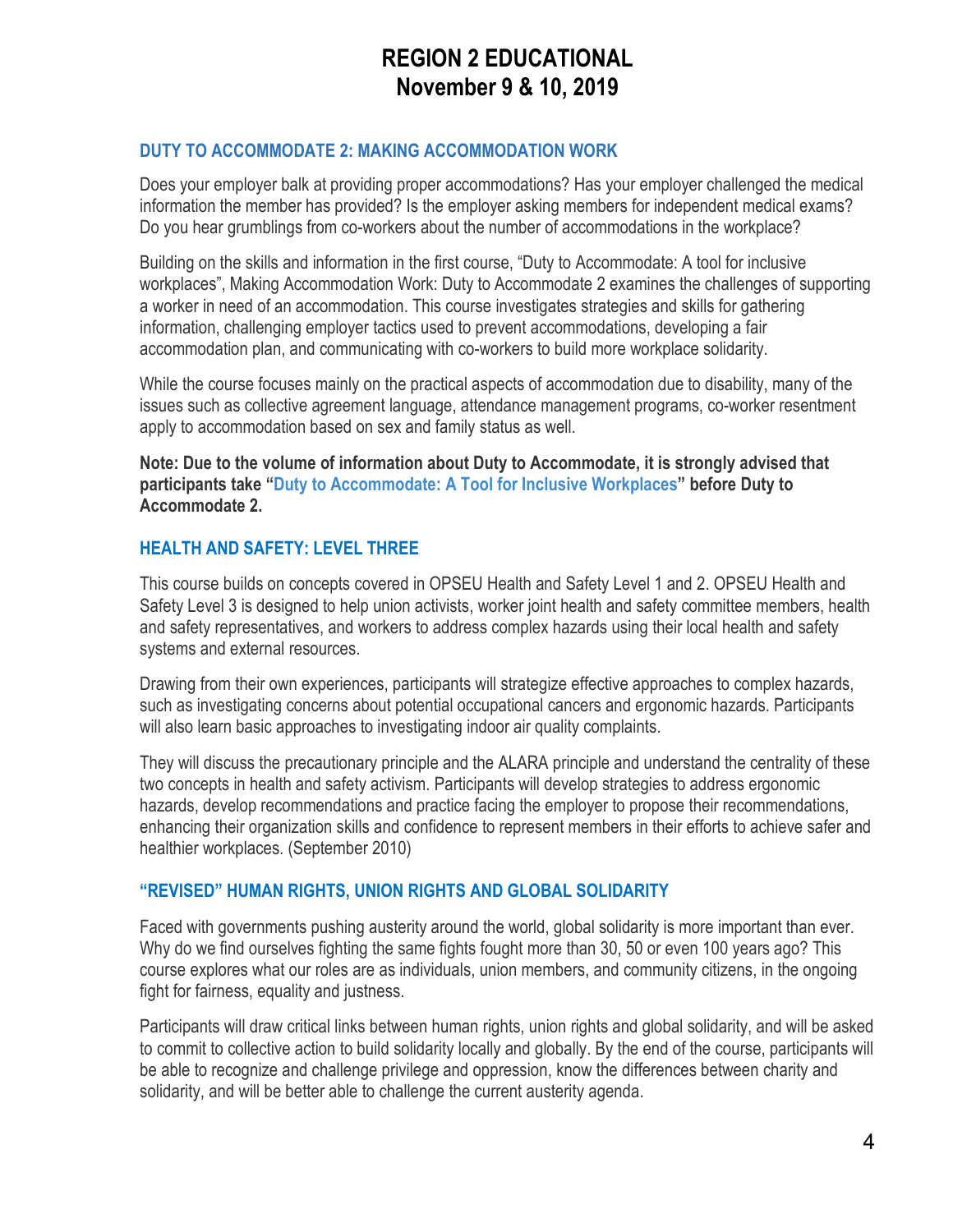## STEWARDS 1: MAKING A DIFFERENCE IN THE WORKPLACE

This updated version of Stewards 1 includes a more detailed description and history of OPSEU's equityseeking groups. The course continues to support stewards through a range of tools and practical activities. The key aims are to strengthen steward skills to orient a new employee to the union, have effective one-onone conversations with a cross-section of members, develop a communications strategy to enlist diverse member involvement, and develop approaches to everyday workplace problems. Throughout the course, participants are supported as they develop a profile of their members, clarify the tasks of the steward, find the resources and information in OPSEU, and understand the grievance process and their role in it. Participants should bring their collective agreements.

## STEWARDS 3: DEALING WITH DISCIPLINE

(September 2015) This is an advanced level steward course. It is suggested that participants take Stewards 1 and Stewards 2 prior to signing up for this program. Dealing with Discipline is a skills and knowledge focused workshop that will assist union activists in their duties representing members that are facing discipline up to and including dismissal.

The course bridges concepts from Stewards 1 and 2, Basic and Advanced Grievance Handling and Workplace Investigations. Participants should bring their Collective Agreements to the course.

## TAKING ACTION ON WORKPLACE STRESS

Is your work stressing you out? If so, you're not alone. In Canada, one in four workers report feeling highly stressed at work. Factors such as excessive demands, lack of control, precarious work, inadequate resources and support, and workplace bullying and harassment can all took their toll on the well-being of workers.

Participants will be able to identify workplace factors that negatively affect workers' health and wellbeing and gain familiarity with terminology associated with workplace stress. The course will help to develop strategies for influencing change in the workplace as well as examine ways to work with your union to address and resolve workplace stress issues.

#### WOMEN IN ACTIVISM: STAYING CONNECTED

(June 2014) Are you a woman who wants to get involved in your Union but you are uncertain as to where and how to begin? Have you wondered how activists got into the position they are in and why they got involved? Do you have the energy and interest but lack the confidence in getting yourself elected to a position? Then this is a course for you.

This new course will take you through the journey of successful women in unions and the political arena, how they got there and what they have achieved. You will understand your role as an activist gain confidence in taking the first steps and feel motivated in encouraging others to do the same. You will review your own time management strategies and work out a schedule for yourself.

Through scenarios, role-play, interactive videos and checklists, you will understand the issues women have faced over the years; some of which still continue today. You will learn how to build on these wins to make further inroads for women.

Suggested Pre-requisite – one elected activist and one partner who is not elected (take a closer look at who you may want to bring). This can be an encouragement to mentor others.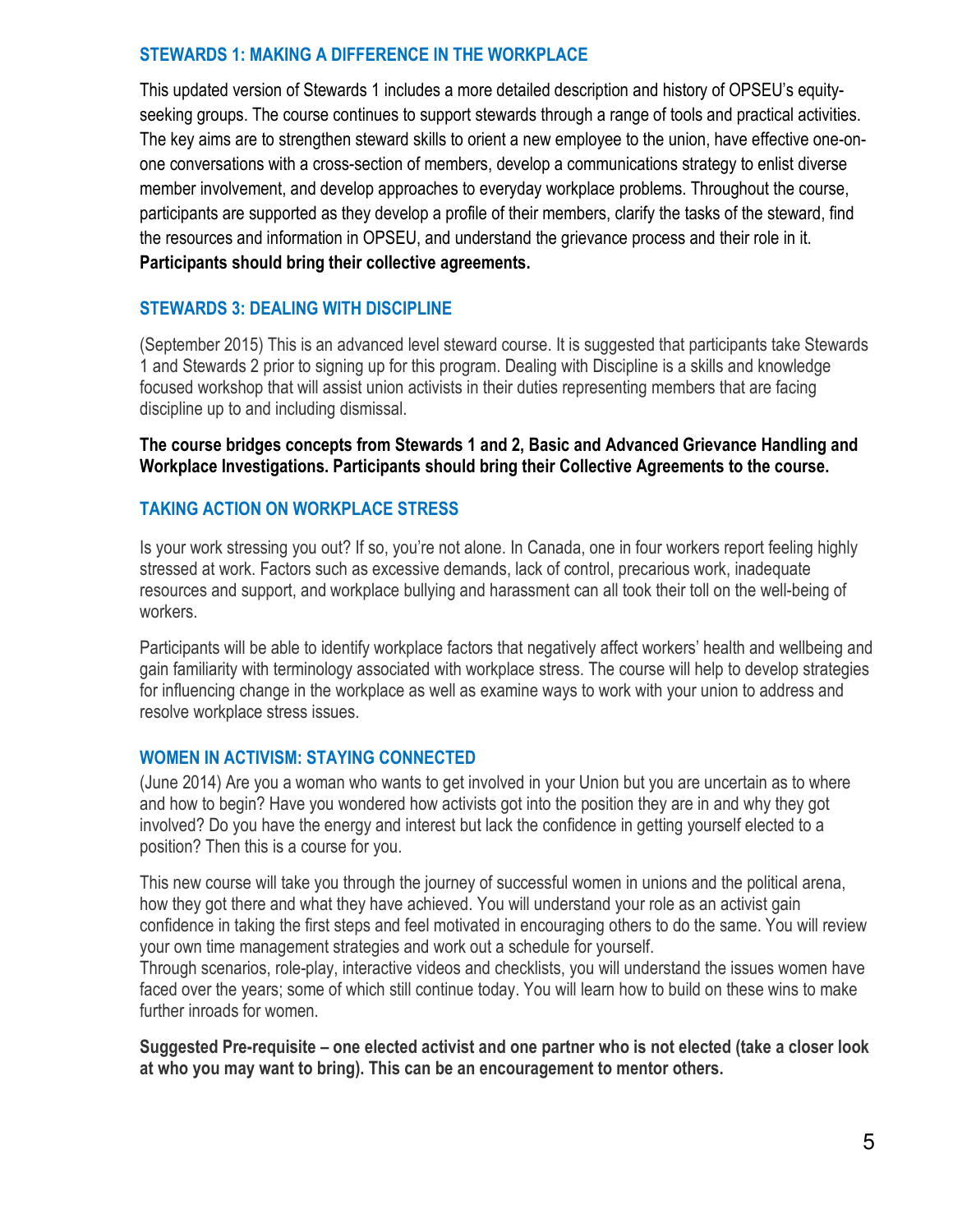

## ALLOWABLE EXPENSES

#### Meal expenses

\$13 breakfast, \$19 lunch, \$29 dinner

## Hotel Accommodation

Only Members living beyond 60 km are entitled to accommodation for Friday and Saturday nights.

Members living within 60 km are entitled to room accommodation for Saturday night only.

Members are reimbursed for the shared cost of accommodation (1/2 the cost of the room + taxes) and are responsible for making their own reservations and for paying the full cost of the room at checkout.

\*\*\*\*If you book your hotel room past the deadline, any increases to the hotel cost will be the responsibility of the member.

Parking costs are reimbursed - overnight parking can be added to your hotel bill. Provide the registration desk with your license plate number.



## Cancellation Policy

In accordance with OPSEU Policy, notification by a member to cancel course attendance should be received by both the local president and the Regional Office no later than 48 hours before commencement of the regional event (i.e. no later than 4:30 P.M. on the Wednesday prior to the event). When a member does not attend and the Regional Office has not been notified 48 hours prior to the session's commencement, the member will be assessed a \$50.00 penalty. Extenuating circumstances will be taken into consideration.

Also, members who have **booked a hotel room** are responsible for cancelling their reservations at the hotel within the time limits as stated by the hotel when the booking is made. Child care requires 24 hours' notice of cancellation.

### \*\*\*\*\*IMPORTANT NOTICE\*\*\*\*\*

Due to financial and logistical limitations, your registration in a course must be confirmed in order to receive expense reimbursement.

### Accommodation Requests

Complete the appropriate form enclosed if you require an accommodation to attend the Regional Educational.

### Advance Cheques

Applicants may arrange to receive an advance cheque to cover accommodation, mileage and meal expenses by filling out the Advance Request Form enclosed and obtaining the approval of a local officer. NOTE: Advances are not given for lost wages.

#### Travel expenses

Round-trip mileage at the rate of:

- 55 cents per kilometer
- 60 cents with 1 passenger
- 65 cents with 2 passengers
- 70 cents with 3 passengers
- 75 cents with 4 passengers

#### OPSEU Policies NO

## Fragrances, Nuts & Nut Products, Coca-Cola Products

Persons attending OPSEU events are to refrain from using perfume, cologne and other fragrances for the comfort of other participants.

Participants are also to refrain from bringing nuts and nut products, and Coca-Cola products to OPSEU events.

#### Family/Attendant Care

Complete the appropriate forms enclosed if you require Child/Family/Attendant Care at home and/or the Educational to attend.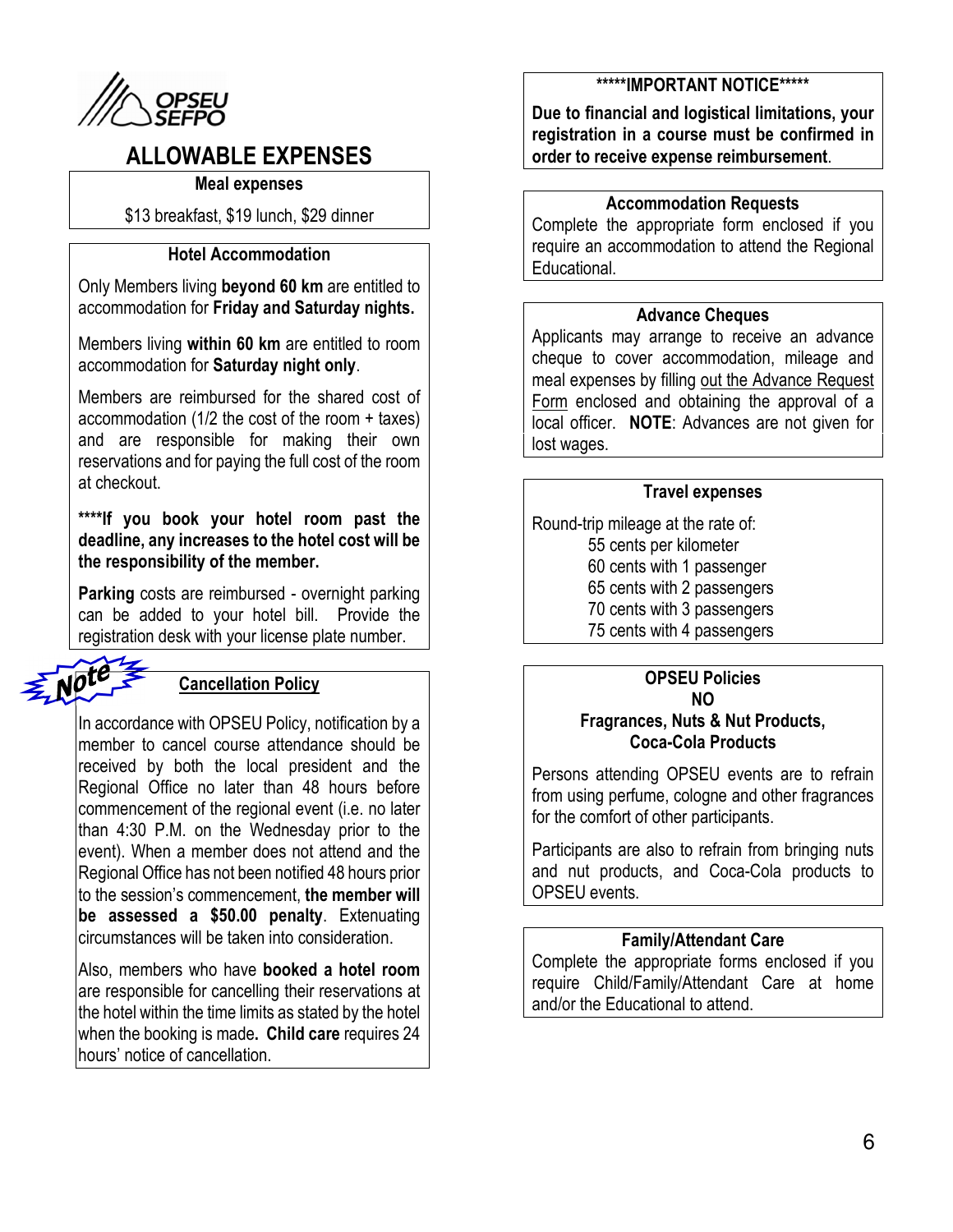



# When you bring children with you

Childcare will be provided at regional events. Members must register for childcare two weeks in advance of the event by completing the appropriate form and returning it to the **Hamilton Regional Office** 

In accordance with OPSEU POLICY:

- 1. Members who bring children to union events will be entitled to single accommodation and meal expenses.
- 2. The meal allowance for children under 12 years of age (before their 13<sup>th</sup> birthday), is 50% of OPSEU's standard meal allowance.
- 3. All children (16 years or younger) accompanying the member must be pre-registered and signed in at the child care each day. If child(ren) is/are not signed in and attending, single accommodation and meals will not be honoured.

## CANCELLATION - 24 HOURS NOTICE REQUIRED

## When care is provided in your home

Members will be reimbursed for Family Care at \$10.00 per hour for a maximum of 12 hours, plus the overnight rate of \$40.00, to a maximum of \$160.00 per 24 hour period. Overnight rate covers between 12:00 a.m. to 8:00 a.m. Please specify hours claimed for each day

Members are entitled to reimbursement of reasonable costs of family/attendant care (child/elder/dependent) provided by someone other than their partners/spouses as a result of absences from home arising from the conduct of union business. Such allowances are not intended to reimburse members for family care expenses that they would have normally incurred as a result of employment, except where the absence exceeds the normal work day or week.

Claims must be signed by the service provider and may be verified by Head Office before payment is made.

## FORM ATTACHED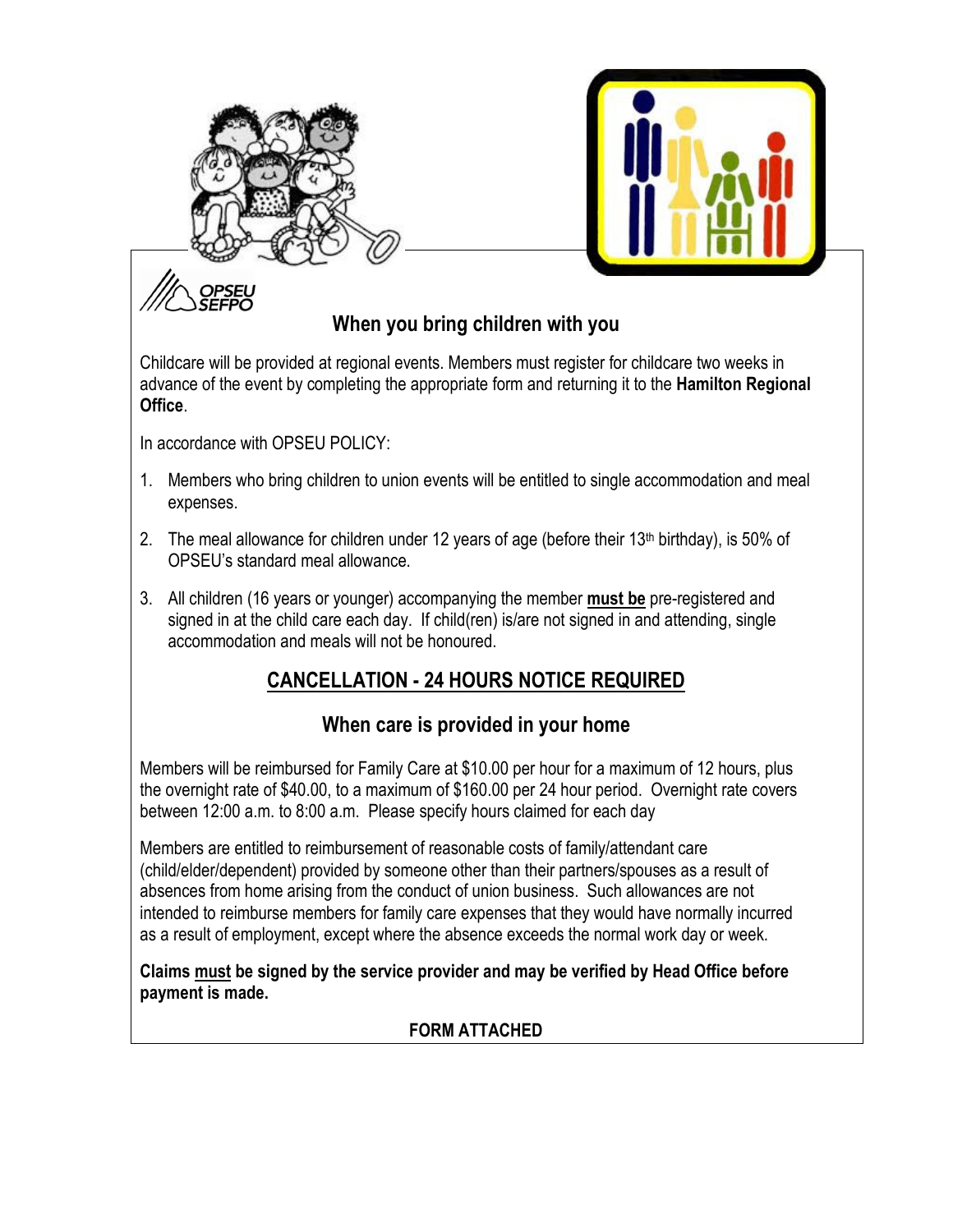## REGISTRATION FORM FOR CHILD CARE

## REGION 2 EDUCATIONAL

November 9 & 10 2019

**Note: This Form is to be completed when requesting child care that is provided by OPSEU on site or at home. The Human Rights Accommodation Request Form is only required to be completed if you have other child care or accommodation needs.** 

Child care will be available at the hotel (room to be announced) starting at 8:00 a.m. on Saturday and 8:30 am on Sunday.

I REQUIRE CHILD CARE:  $\Box$  AT HOME  $\Box$  AT THE EDUCATIONAL

(please indicate where you require the Family/Attendant Care)

| $\mathbf{u}$<br><b>NAME</b> | <b>AGE</b> |
|-----------------------------|------------|
|                             |            |
|                             |            |
|                             |            |
|                             |            |

Does your child have any medical needs, allergies, or special care needs?



HAVE YOUR CHILD BRING A FAVOURITE TOY (Although we have lots of toys, books and crafts)

| <b>Address:</b>            |                                                                                                                                                                                                                                                                                                                                                     |                                                            |
|----------------------------|-----------------------------------------------------------------------------------------------------------------------------------------------------------------------------------------------------------------------------------------------------------------------------------------------------------------------------------------------------|------------------------------------------------------------|
| Phone#<br><b>Signature</b> | $\begin{picture}(18,10) \put(0,0){\line(1,0){10}} \put(10,0){\line(1,0){10}} \put(10,0){\line(1,0){10}} \put(10,0){\line(1,0){10}} \put(10,0){\line(1,0){10}} \put(10,0){\line(1,0){10}} \put(10,0){\line(1,0){10}} \put(10,0){\line(1,0){10}} \put(10,0){\line(1,0){10}} \put(10,0){\line(1,0){10}} \put(10,0){\line(1,0){10}} \put(10,0){\line(1$ | (W)<br><u> 1989 - Andrea Station Barbara, amerikan per</u> |

\*\*Please complete and bring the Child Care Consent Form (next page) with you to the Educational\*\*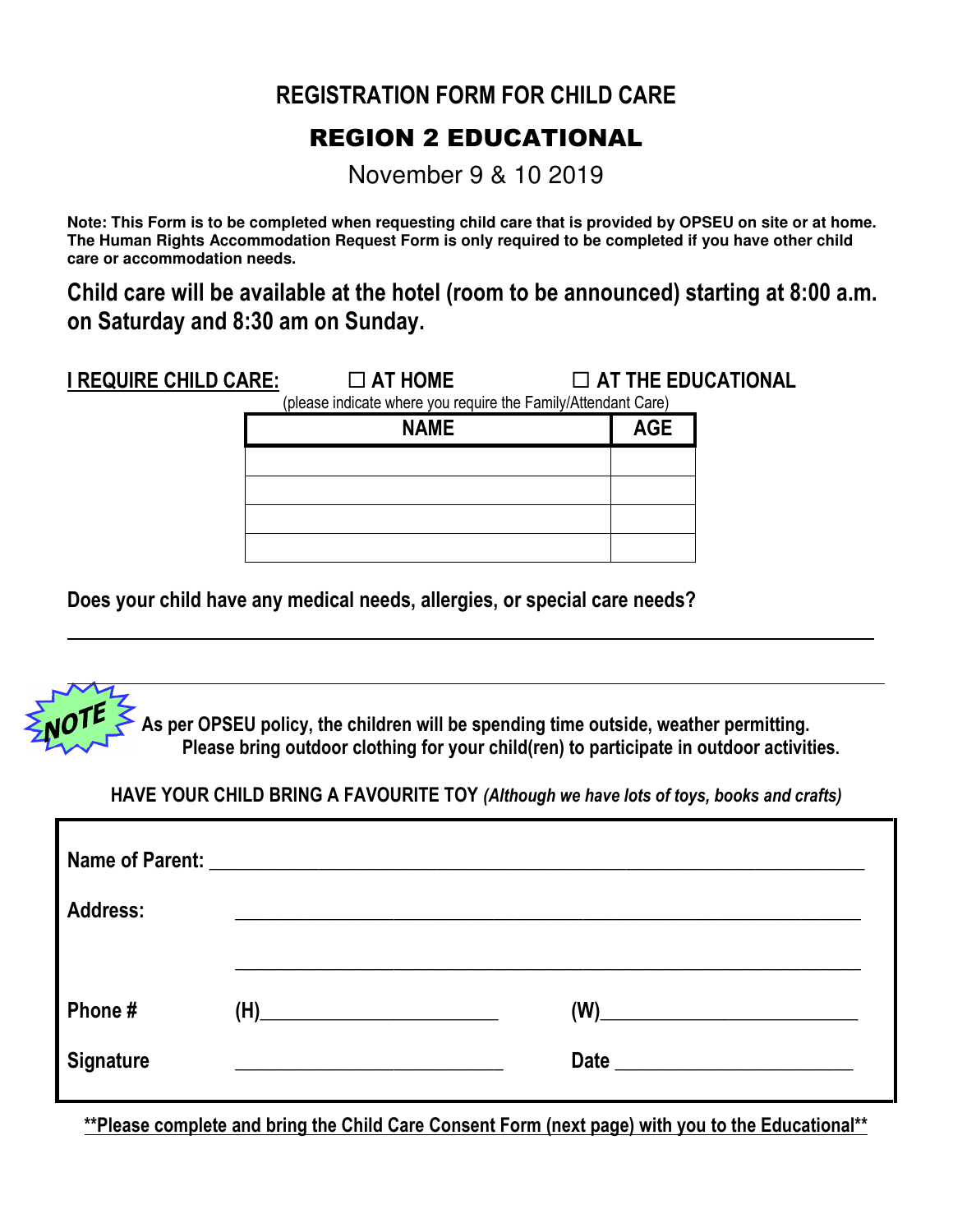# BRING THIS FORM WITH YOU TO CHILD CARE

\*\*OPSEU Child Care Consent Form\*\*

| Parent's/Guardian's Cell Phone or Pager Number: ________________________________                                                                                                                                                                 |
|--------------------------------------------------------------------------------------------------------------------------------------------------------------------------------------------------------------------------------------------------|
| Hotel Room Number: _________________________                                                                                                                                                                                                     |
|                                                                                                                                                                                                                                                  |
| Course Room: <u>__________________________</u>                                                                                                                                                                                                   |
| Alternate's Contact Name: \\contact Name: \\contact Name: \\contact Name: \\contact Name: \\contact Name: \\contact Name: \\contact Name \\contact Name: \\contact Name: \\contact Name: \\contact Name: \\contact Name: \\con                   |
| Alternate's Contact Cell Phone or Pager Number: ________________________________                                                                                                                                                                 |
| <b>Medical Consent Form</b>                                                                                                                                                                                                                      |
| Upon admission of my child to the OPSEU Childcare Program, I agree that in the event of an emergency when I cannot<br>be reached, I authorize the administration of any medical procedures deemed necessary by a doctor or hospital<br>selected. |
|                                                                                                                                                                                                                                                  |
|                                                                                                                                                                                                                                                  |
|                                                                                                                                                                                                                                                  |
|                                                                                                                                                                                                                                                  |
| Signature of Parent or Guardian: Change and Signature of Parent or Guardian:                                                                                                                                                                     |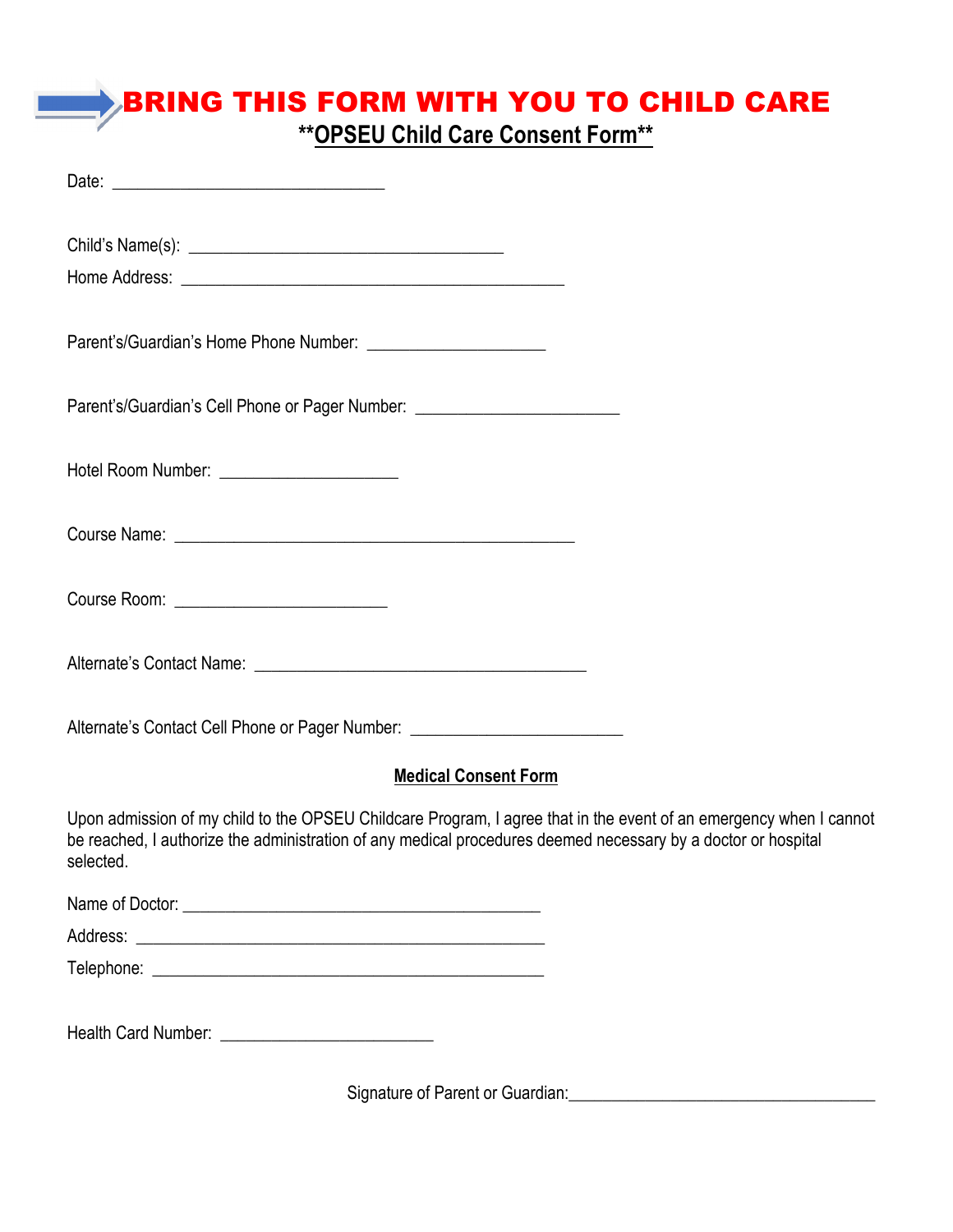

## **HUMAN RIGHTS ACCOMMODATION REQUEST**

## **Event Name: R2 Educational Event Date: November 9 & 10, 2019**

**NOTE: This form is to be completed only if you are requesting an accommodation in accordance with the Ontario Human Rights Code.** Sufficient information must be provided to prove the need for the accommodation and to show a link to a code-related ground. If necessary, an Equity Unit Officer will contact you to obtain further information.

Member Name: \_\_\_\_\_\_\_\_\_\_\_\_\_\_\_\_\_\_\_\_\_\_\_\_\_\_\_\_\_\_\_\_\_\_\_\_ Local #: \_\_\_\_\_\_

Phone # for contact: <br>
Home E-mail:

How do you prefer to be contacted? Phone: \_\_\_\_\_ E-mail: \_\_\_\_\_

- 1. Do you have an existing human rights accommodation approved by the Equity Unit? (i.e. you have submitted a request form before)? (**Check one**.)
	- a) YES; and I need the **same** human rights accommodation as previously approved \_\_\_
	- b) YES; but I require **changes** to my previously approved human rights accommodation \_\_\_
	- c) NO, I have **never** been approved for an accommodation\_\_\_

**NOTE:** If you checked (a) above, you do not need to complete the rest of the form but the form still needs to be submitted. If you checked (b) or (c), please finish the form.

2. Please check **ALL** the Code-related grounds related to your request:

| Disability (including food allergy) | <b>Family status</b> |  |
|-------------------------------------|----------------------|--|
| Sex/gender (including pregnancy)    | Creed or religion    |  |

Other (please specify)  $\Box$ 

3. Why do you require a human rights accommodation (i.e. what are your restrictions or limitations)? Please be as detailed as possible.

\_\_\_\_\_\_\_\_\_\_\_\_\_\_\_\_\_\_\_\_\_\_\_\_\_\_\_\_\_\_\_\_\_\_\_\_\_\_\_\_\_\_\_\_\_\_\_\_\_\_\_\_\_\_\_\_\_\_\_\_\_

\_\_\_\_\_\_\_\_\_\_\_\_\_\_\_\_\_\_\_\_\_\_\_\_\_\_\_\_\_\_\_\_\_\_\_\_\_\_\_\_\_\_\_\_\_\_\_\_\_\_\_\_\_\_\_\_\_\_\_\_\_

\_\_\_\_\_\_\_\_\_\_\_\_\_\_\_\_\_\_\_\_\_\_\_\_\_\_\_\_\_\_\_\_\_\_\_\_\_\_\_\_\_\_\_\_\_\_\_\_\_\_\_\_\_\_\_\_\_\_\_\_\_

\_\_\_\_\_\_\_\_\_\_\_\_\_\_\_\_\_\_\_\_\_\_\_\_\_\_\_\_\_\_\_\_\_\_\_\_\_\_\_\_\_\_\_\_\_\_\_\_\_\_\_\_\_\_\_\_\_\_\_\_\_

**NOTE:** All information is kept confidential except where necessary to arrange the accommodation or to process expense claims**.**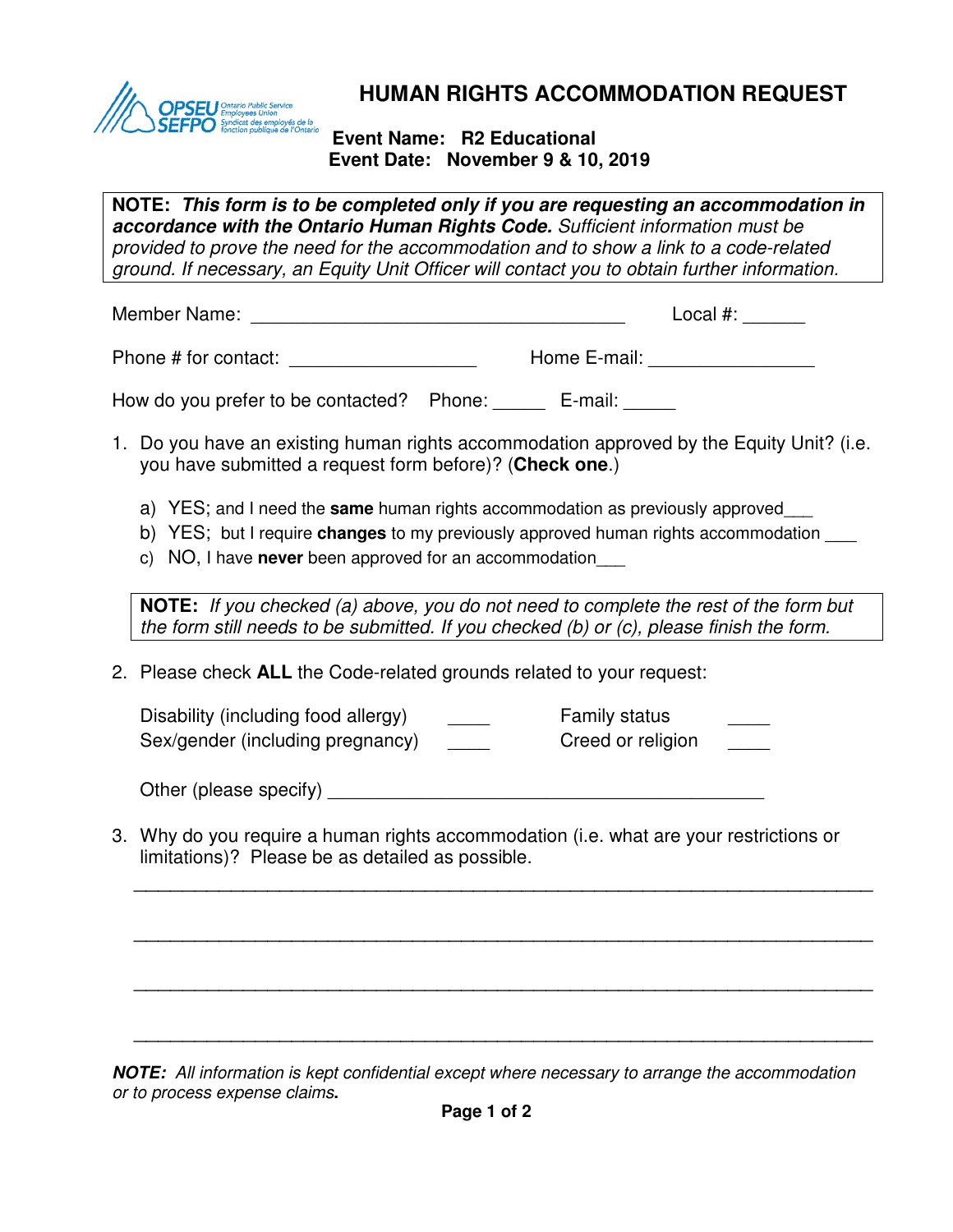

## **HUMAN RIGHTS ACCOMMODATION REQUEST**

4. Do you need this human rights accommodation for this event only or for all future union events? (**Check one.)**

For this event only For all future union events

5. What type of human rights accommodation or additional arrangements do you require to allow you to participate fully in union-related activities? (e.g. assistance during emergency evacuation, material in alternate formats, interpreters, arrangements /expenses beyond those provided at the event or through OPSEU policy). Please be as detailed as possible.

\_\_\_\_\_\_\_\_\_\_\_\_\_\_\_\_\_\_\_\_\_\_\_\_\_\_\_\_\_\_\_\_\_\_\_\_\_\_\_\_\_\_\_\_\_\_\_\_\_\_\_\_\_\_\_\_\_\_\_\_\_

\_\_\_\_\_\_\_\_\_\_\_\_\_\_\_\_\_\_\_\_\_\_\_\_\_\_\_\_\_\_\_\_\_\_\_\_\_\_\_\_\_\_\_\_\_\_\_\_\_\_\_\_\_\_\_\_\_\_\_\_\_

\_\_\_\_\_\_\_\_\_\_\_\_\_\_\_\_\_\_\_\_\_\_\_\_\_\_\_\_\_\_\_\_\_\_\_\_\_\_\_\_\_\_\_\_\_\_\_\_\_\_\_\_\_\_\_\_\_\_\_\_\_

\_\_\_\_\_\_\_\_\_\_\_\_\_\_\_\_\_\_\_\_\_\_\_\_\_\_\_\_\_\_\_\_\_\_\_\_\_\_\_\_\_\_\_\_\_\_\_\_\_\_\_\_\_\_\_\_\_\_\_\_\_

6. Please provide any additional information that may assist us in reviewing your request. (Attach any relevant documents)

\_\_\_\_\_\_\_\_\_\_\_\_\_\_\_\_\_\_\_\_\_\_\_\_\_\_\_\_\_\_\_\_\_\_\_\_\_\_\_\_\_\_\_\_\_\_\_\_\_\_\_\_\_\_\_\_\_\_\_

\_\_\_\_\_\_\_\_\_\_\_\_\_\_\_\_\_\_\_\_\_\_\_\_\_\_\_\_\_\_\_\_\_\_\_\_\_\_\_\_\_\_\_\_\_\_\_\_\_\_\_\_\_\_\_\_\_\_\_

\_\_\_\_\_\_\_\_\_\_\_\_\_\_\_\_\_\_\_\_\_\_\_\_\_\_\_\_\_\_\_\_\_\_\_\_\_\_\_\_\_\_\_\_\_\_\_\_\_\_\_\_\_\_\_\_\_\_\_

\_\_\_\_\_\_\_\_\_\_\_\_\_\_\_\_\_\_\_\_\_\_\_\_\_\_\_\_\_\_\_\_\_\_\_\_\_\_\_\_\_\_\_\_\_\_\_\_\_\_\_\_\_\_\_\_\_\_\_\_

Signature: \_\_\_\_\_\_\_\_\_\_\_\_\_\_\_\_\_\_\_\_\_\_\_\_\_\_ Date:\_\_\_\_\_\_\_\_\_\_\_\_\_\_\_\_\_

**PLEASE FORWARD COMPLETED FORMS TO SANDRA SOSTAR by FAX at 519-371-4967 or by E-MAIL to wwilliams@opseu.org NO LATER THAN October 11, 2019. Alternatively, this form may be sent directly to the Equity Unit at 416-448-7419 or via e-mail to equity@opseu.org.** 

**NOTE:** All information is kept confidential except where necessary to arrange the accommodation or to process expense claims**.**